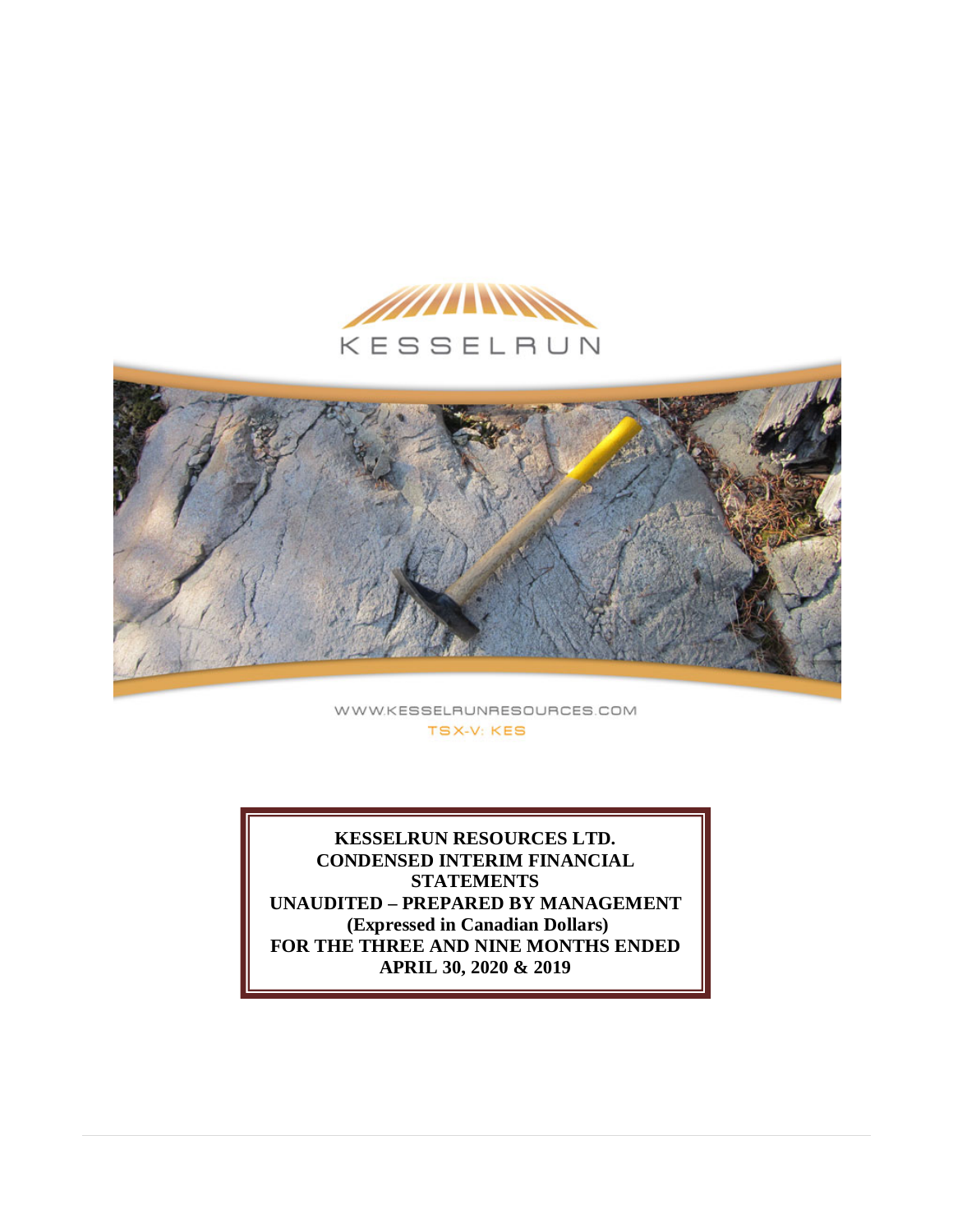### **NOTICE OF NO AUDITOR REVIEW OF THE CONDENSED INTERIM FINANCIAL STATEMENTS FOR THE THREE AND NINE MONTHS ENDED APRIL 30, 2020 & 2019**

The accompanying unaudited condensed interim financial statements of Kesselrun Resources Ltd. (the "Company") for the three and nine months ended April 30, 2020 and 2019, have been prepared by, and are the responsibility of, the Company's management.

The Company's independent auditor has not performed a review of these condensed interim financial statements in accordance with the standards established by the Canadian Institute of Chartered Accountants for a review of the condensed interim statements by an entity's auditor. These unaudited condensed interim financial statements include all adjustments, consisting of normal and recurring items, that management considers necessary for a fair presentation of the financial position, results of operations and cash flows.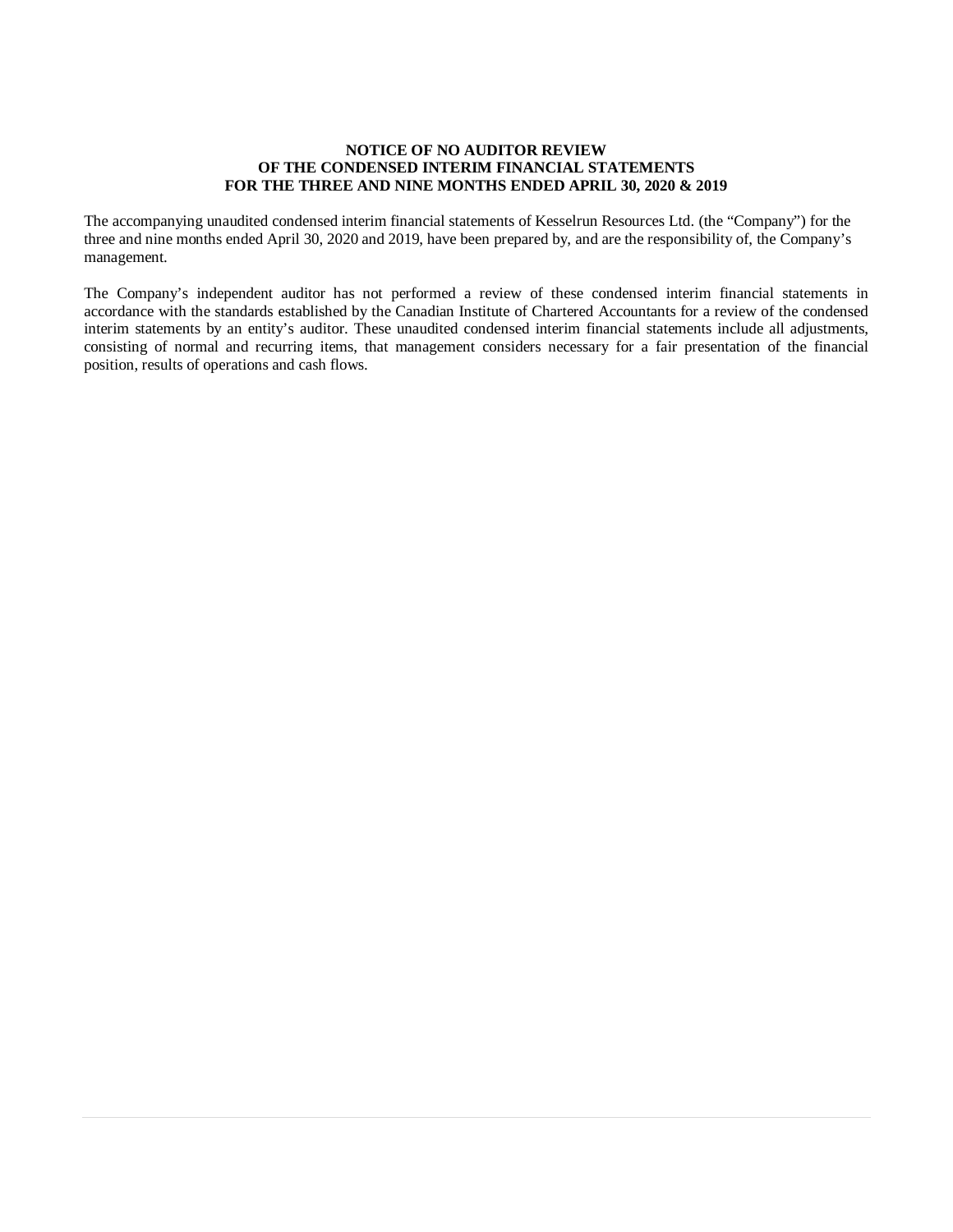

# **KESSELRUN RESOURCES LTD.** STATEMENTS OF FINANCIAL POSITION (Expressed in Canadian Dollars) (Unaudited)

|                                                               | Note | April 30,<br>2020 |               | <b>July 31,</b><br>2019 |
|---------------------------------------------------------------|------|-------------------|---------------|-------------------------|
|                                                               |      |                   |               |                         |
| <b>ASSETS</b>                                                 |      |                   |               |                         |
| <b>Current</b>                                                |      |                   |               |                         |
| Cash                                                          |      | \$<br>167,900     | \$            | 197,131                 |
| Sales tax receivable                                          |      | 5,133             |               | 8,946                   |
| Prepaid expenses                                              |      | 16,300            |               | 8,156                   |
| Marketable securities                                         | 4    | 547,875           |               | 873,450                 |
| <b>Total current</b>                                          |      | 737,208           |               | 1,087,683               |
| Exploration and evaluation assets                             | 3    | 2,623,084         |               | 2,484,678               |
| <b>Total assets</b>                                           |      | \$<br>3,360,292   | $\mathcal{S}$ | 3,572,361               |
| <b>LIABILITIES AND SHAREHOLDERS' EQUITY</b><br><b>Current</b> |      |                   |               |                         |
| Accounts payable                                              |      | \$<br>8,562       | $\mathcal{S}$ | 91                      |
| <b>Accrued liabilities</b>                                    |      | 470               |               | 11,452                  |
| Due to related parties                                        | 6    | 517,815           |               | 404,245                 |
| Note payable                                                  | 6    | 97,397            |               | 91,738                  |
|                                                               |      | 624,244           |               | 507,526                 |
|                                                               |      |                   |               |                         |
| <b>Shareholders' equity</b>                                   |      |                   |               |                         |
| Share capital                                                 | 5    | 5,998,427         |               | 5,998,427               |
| Share-based payment reserve                                   | 5    | 583,588           |               | 559,846                 |
| Deficit                                                       |      | (3,845,967)       |               | (3,493,438)             |
| Total shareholders' equity                                    |      | 2,736,048         |               | 3,064,835               |
| Total liabilities and shareholders' equity                    |      | \$<br>3,360,292   | \$            | 3,572,361               |

Nature and continuance of operations (Note 1)

Approved on behalf of the Board of Directors on June 26, 2020:

*/s/ Joao (John) da Costa* Director Director

*/s/ Michael John Thompson* 

The accompanying notes are an integral part of these interim condensed financial statements.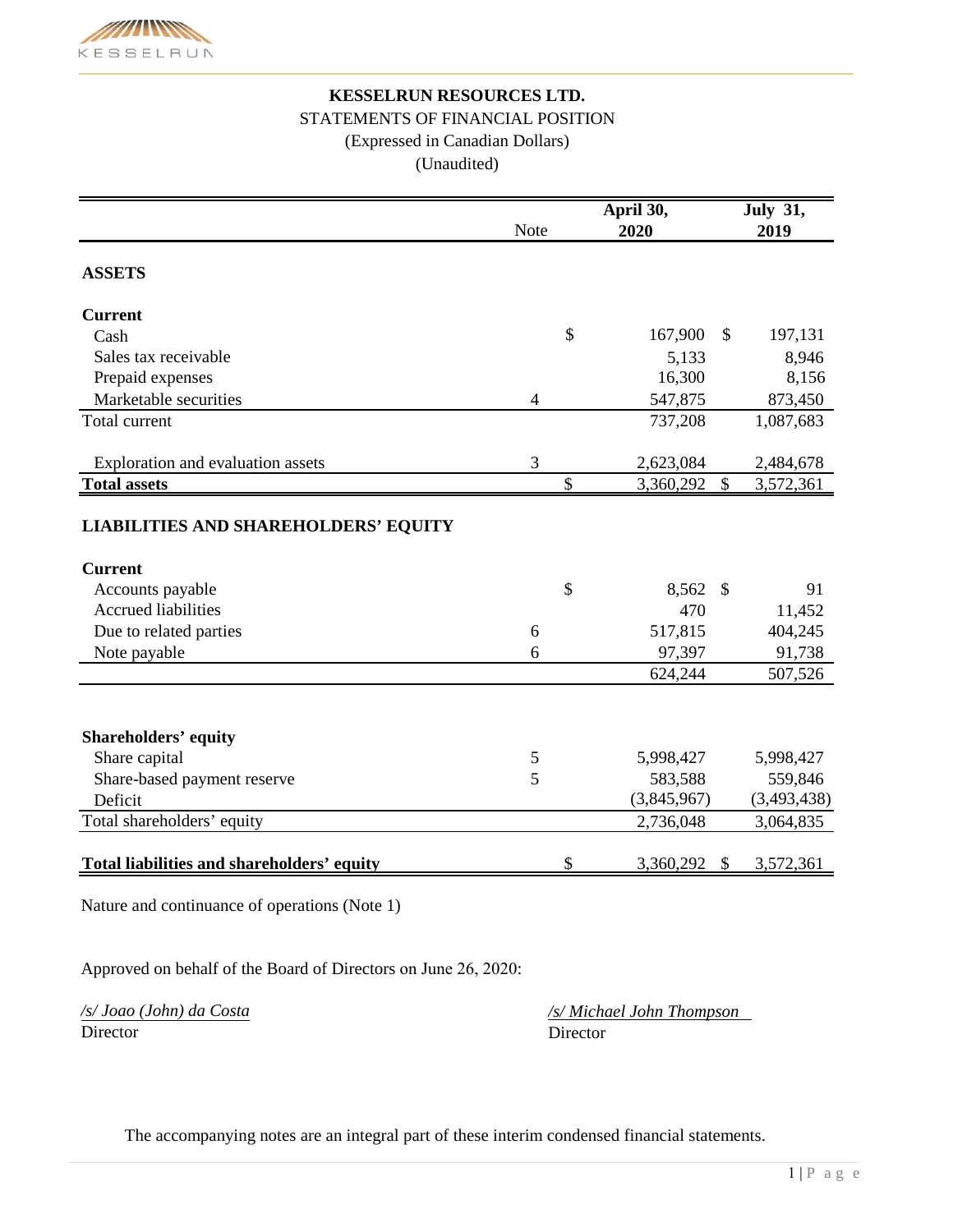### **KESSELRUN RESOURCES LTD.**

STATEMENTS OF COMPREHENSIVE LOSS

(Expressed in Canadian Dollars)

(Unaudited )

|                                                                             |      | Three months ended<br>April 30, |      |             | Nine months ended<br>April 30, |                |               |            |
|-----------------------------------------------------------------------------|------|---------------------------------|------|-------------|--------------------------------|----------------|---------------|------------|
|                                                                             | Note | 2020                            |      | 2019        |                                | 2020           |               | 2019       |
| <b>Expenses:</b>                                                            |      |                                 |      |             |                                |                |               |            |
| Accounting and audit                                                        | 6    | \$<br>7,000                     | - \$ | 4,634       | \$                             | 21,361         | <sup>\$</sup> | 16,634     |
| Administration                                                              | 6    | 6,000                           |      | 6,000       |                                | 18,000         |               | 18,000     |
| Advertising and promotion                                                   |      | 4,455                           |      | 4,006       |                                | 4,455          |               | 4,006      |
| Consulting                                                                  | 6    | 21,000                          |      | 21,000      |                                | 63,000         |               | 65,500     |
| Filing fees                                                                 |      | 6,132                           |      | 6,441       |                                | 14,073         |               | 13,233     |
| Legal fees                                                                  |      |                                 |      |             |                                | 90             |               |            |
| Management fees                                                             | 6    | 15,000                          |      | 15,000      |                                | 45,000         |               | 45,000     |
| Meals and entertainment                                                     |      | 675                             |      | 1,169       |                                | 1,721          |               | 1,711      |
| Office expenses                                                             |      | 785                             |      | 1,393       |                                | 3,100          |               | 4,340      |
| Share-based compensation                                                    | 5    | 1,323                           |      |             |                                | 23,742         |               | (788)      |
| Travel                                                                      |      | 4,685                           |      | 4,606       |                                | 4,923          |               | 4,744      |
| Total expenses                                                              |      | (67,055)                        |      | (64,249)    |                                | (199, 465)     |               | (172, 380) |
| <b>Other items</b>                                                          |      |                                 |      |             |                                |                |               |            |
| Interest on note payable                                                    | 6    | (1,897)                         |      | (1,731)     |                                | (5,659)        |               | (5,205)    |
| Gain (loss) on investment                                                   | 4    | (12,055)                        |      | 1,037       |                                | (8,830)        |               | 27,437     |
| Unrealized loss on investment                                               | 4    | (24, 350)                       |      | (339, 675)  |                                | (138, 575)     |               | (627, 450) |
| Loss and comprehensive loss                                                 |      | \$<br>$(105,357)$ \$            |      | (404, 618)  | \$                             | $(352,529)$ \$ |               | (777, 598) |
| Loss per share, basic and diluted                                           |      | \$<br>$(0.00)$ \$               |      | $(0.01)$ \$ |                                | $(0.01)$ \$    |               | (0.02)     |
| Weighted average number of common shares outstanding;<br>basic and diluted: |      | 37, 763, 483                    |      | 37,763,483  |                                | 37,763,483     |               | 37,763,483 |

The accompanying notes are an integral part of these interim condensed financial statements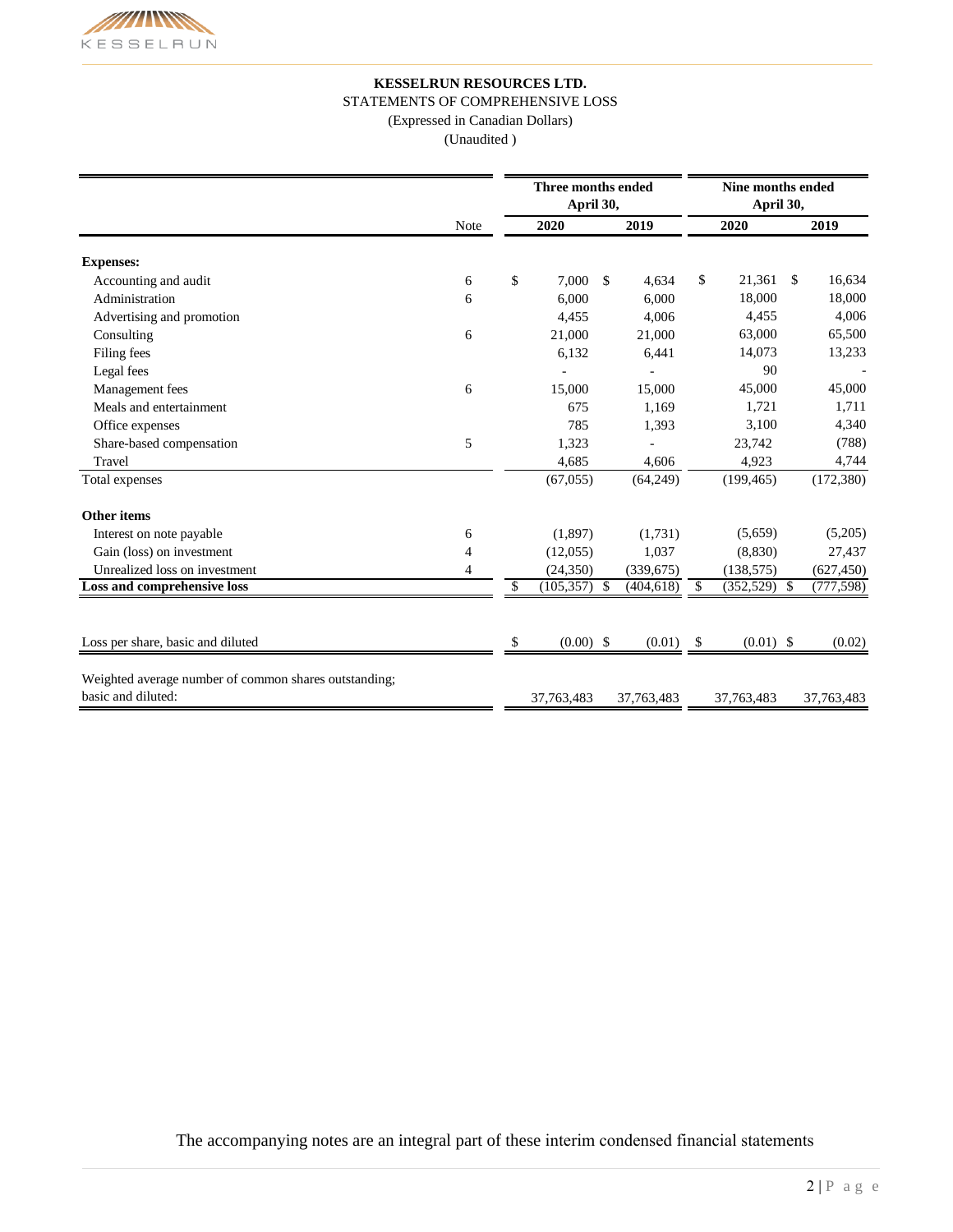

# **KESSELRUN RESOURCES LTD.** STATEMENTS OF CHANGES IN SHAREHOLDERS' EQUITY

(Expressed in Canadian Dollars)

(Unaudited)

|                               |             | <b>Share-based</b> |              |     |                          |                             |              |  |  |
|-------------------------------|-------------|--------------------|--------------|-----|--------------------------|-----------------------------|--------------|--|--|
|                               |             | <b>Number</b>      | <b>Share</b> |     | <b>Payment</b>           |                             |              |  |  |
|                               | <b>Note</b> | of Shares          | Capital      |     | <b>Reserve</b>           | <b>Deficit</b>              | <b>Total</b> |  |  |
| <b>Balance, July 31, 2018</b> |             | 37,763,483<br>\$   | 5,998,427    | \$. | 560,634                  | (2,672,680)<br>$\mathbb{S}$ | \$3,886,381  |  |  |
| Share-based compensation      |             |                    |              |     | (788)                    |                             | (788)        |  |  |
| Net and comprehensive loss    |             |                    |              |     | $\overline{\phantom{a}}$ | (777, 598)                  | (777, 598)   |  |  |
| Balance, April 30, 2019       |             | 37,763,483         | 5,998,427    |     | 559,846                  | (3,450,278)                 | 3,107,995    |  |  |
| Net and comprehensive loss    |             |                    |              |     |                          | (43,160)                    | (43,160)     |  |  |
| <b>Balance, July 31, 2019</b> |             | 37,763,483         | 5,998,427    |     | 559,846                  | (3,493,438)                 | 3,064,835    |  |  |
| Share-based compensation      |             |                    |              |     | 23,742                   |                             | 23,742       |  |  |
| Net and comprehensive loss    |             |                    |              |     |                          | (352, 529)                  | (352, 529)   |  |  |
| Balance, April 30, 2020       |             | 37,763,483 \$      | 5,998,427    | S.  | 583,588                  | (3,845,967)<br><sup>S</sup> | \$2,736,048  |  |  |

The accompanying notes are an integral part of these interim condensed financial statements.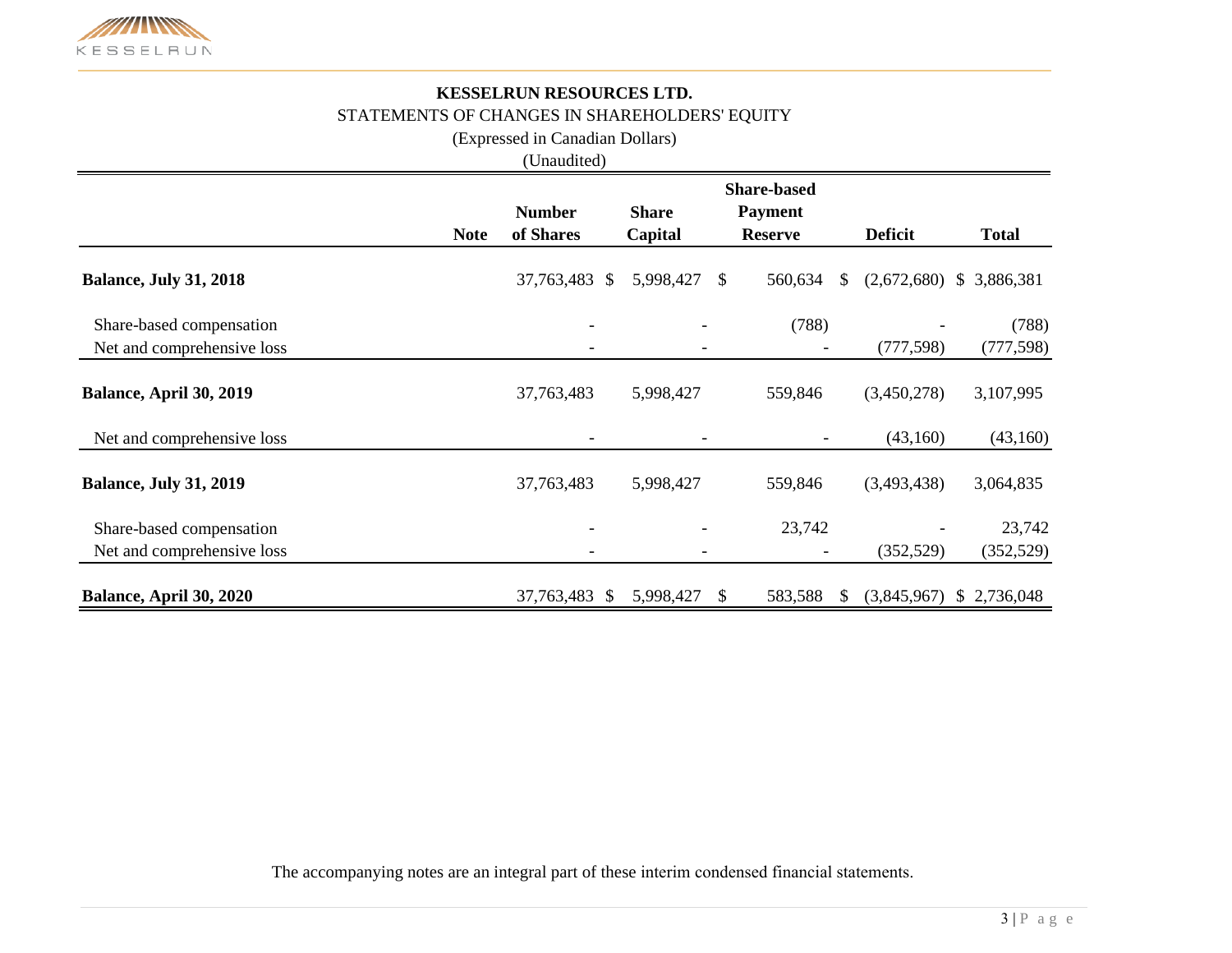

## **KESSELRUN RESOURCES LTD.**

# STATEMENTS OF CASH FLOWS

(Expressed in Canadian Dollars)

(Unaudited)

|                                             |            | <b>Nine Months Ended</b><br>April 30, |            |  |  |
|---------------------------------------------|------------|---------------------------------------|------------|--|--|
|                                             | 2020       |                                       | 2019       |  |  |
| Cash flows used in operating activities     |            |                                       |            |  |  |
| Loss for the period                         | \$         | $(352,529)$ \$                        | (777, 598) |  |  |
| Items not affecting cash used in operations |            |                                       |            |  |  |
| Accrued interest                            |            | 5,659                                 | 5,205      |  |  |
| Share-based compensation                    |            | 23,742                                | (788)      |  |  |
| Loss on marketable securities               |            | 147,405                               | 600,013    |  |  |
| Changes in non-cash working capital items   |            |                                       |            |  |  |
| Sales tax receivable                        |            | 3,813                                 | 20,246     |  |  |
| Prepaid expenses                            |            | (8, 144)                              | 5,500      |  |  |
| Accounts payable                            |            | 8,471                                 | 1,928      |  |  |
| <b>Accrued liabilities</b>                  |            | (10,982)                              | (14, 014)  |  |  |
| Net cash used in operating activities       | (182, 565) |                                       | (159, 508) |  |  |
| Cash flows provided by investing activities |            |                                       |            |  |  |
| Exploration and evaluation assets           | (138, 406) |                                       | (8, 334)   |  |  |
| Disposition of marketable securities        |            | 178,170                               | 281,842    |  |  |
| Net cash provided by investing activities   |            | 39,764                                | 273,508    |  |  |
| Cash flows provided by financing activities |            |                                       |            |  |  |
| Due to related parties                      |            | 113,570                               | 68,630     |  |  |
| Net cash provided by financing activities   |            | 113,570                               | 68,630     |  |  |
| Changes in cash                             |            | (29, 231)                             | 182,630    |  |  |
| Cash, beginning                             |            | 197,131                               | 49,025     |  |  |
|                                             |            |                                       |            |  |  |
| Cash, ending                                | \$         | 167,900<br>\$                         | 231,655    |  |  |

The accompanying notes are an integral part of these interim condensed financial statements.

The accompanying notes are an integral part of these interim condensed financial statements.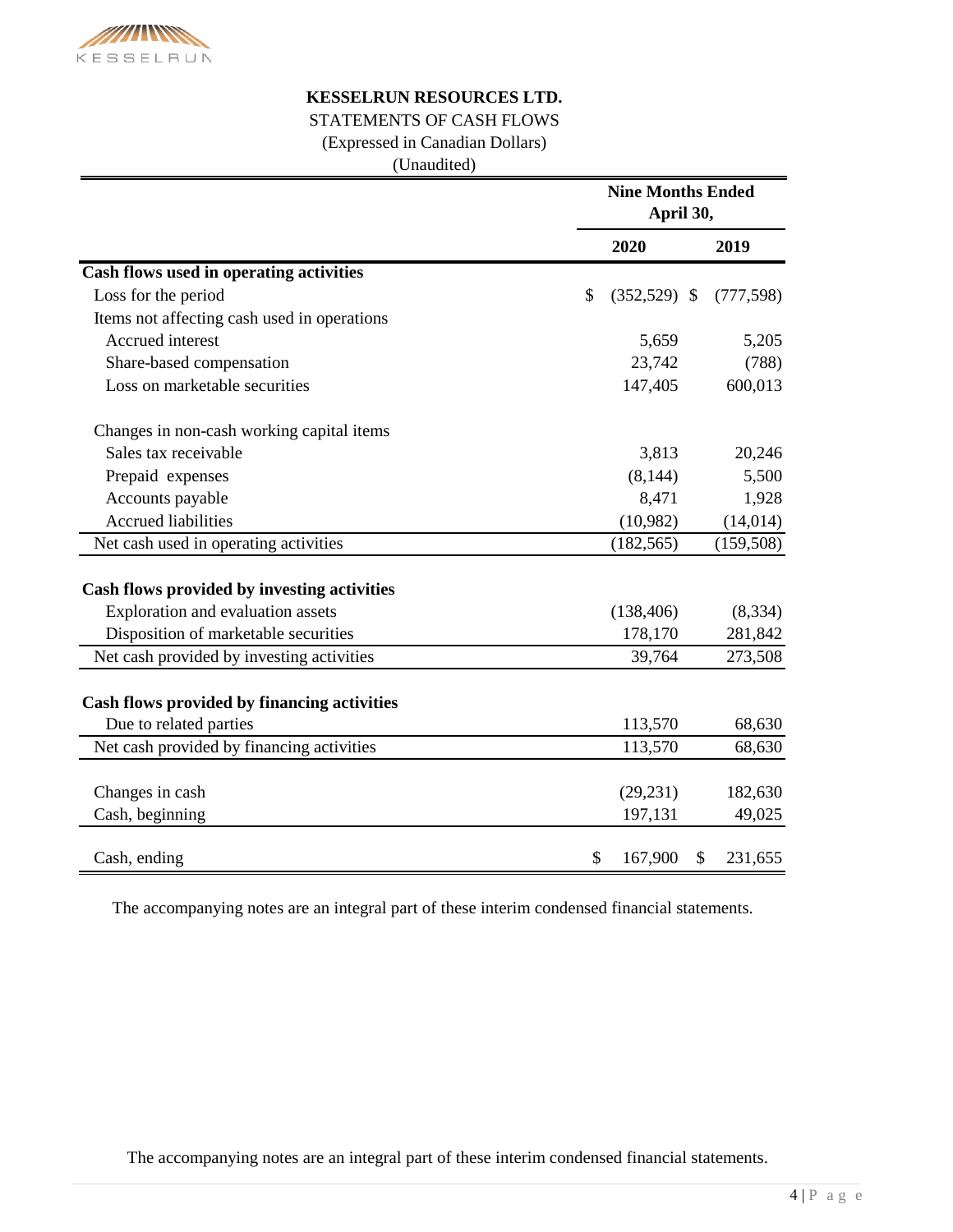

### **1. NATURE AND CONTINUANCE OF OPERATIONS**

Kesselrun Resources Ltd. (the "Company"), was incorporated under the *Business Corporations Act* (British Columbia) on May 18, 2011. The Company is engaged in the acquisition, exploration, and development of mineral properties. The Company's shares are listed on the TSX Venture Exchange ("TSX-V") and on OTC Pink.

These interim condensed financial statements have been prepared on the assumption that the Company will continue as a going concern, meaning it will continue in operation for the foreseeable future and will be able to realize assets and discharge liabilities in the ordinary course of operations. As at April 30, 2020, the Company has not advanced its mineral properties to commercial production and is not able to finance day to day activities through operations. The Company's continuation as a going concern is dependent upon the successful results from its mineral property exploration activities and its ability to attain profitable operations and generate funds there from and/or raise equity capital or borrowings sufficient to meet current and future obligations. As at April 30, 2020, the Company held 2,435,000 common shares of First Mining Finance Corp. ("First Mining") valued at \$547,875 (Note 4). The shares are free-trading and do not hold any significant restrictions; as such the Company has enough liquid assets to continue its exploration activities and support its day-to-day operations for the next 12-month period.

The Company's head office and principal address is 278 Bay Street, Suite 102, Thunder Bay, ON P7B 1R8.

### **2. BASIS OF PREPARATION**

### a) Statement of Compliance

The unaudited interim condensed financial statements have been prepared in accordance with International Accounting Standard IAS 34 – Interim Financial Reporting. The unaudited interim condensed financial statements, prepared in conformity with IAS 34, follow the same accounting principles and methods of application as the most recent audited annual financial statements. Since the unaudited interim condensed financial statements do not include all disclosures required by the International Financial Reporting Standards ("IFRS") for annual financial statements, they should be read in conjunction with the Company's audited annual financial statements for the year ended July 31, 2019.

b) Accounting standards issued but not yet effective

A number of new accounting standards, amendments to standards, and interpretations have been issued but not yet effective up to the date of issuance of the Company's unaudited condensed interim financial statements. The Company intends to adopt the standards when they become effective. The Company has not yet determined the impact of these standards on its financial statements, but does not anticipate that the impact will be significant.

### **3. EXPLORATION AND EVALUATION ASSETS**

As of April 30, 2020, the Company's interest in exploration and evaluation assets consisted of the Bluffpoint Property and the Huronian Property. The following acquisition and deferred exploration costs were incurred on the Company's exploration and evaluation projects:

|                                                         | <b>Bluffpoint</b> | <b>Huronian</b> | <b>Total</b>    |
|---------------------------------------------------------|-------------------|-----------------|-----------------|
| Acquisition costs, July 31, 2019 and April 30, 2020     | 249,820<br>S.     | 1,084,966<br>S. | 1,334,786<br>S. |
| Deferred exploration costs, July 31, 2019               | 409,733           | 740,159         | 1,149,892       |
| Additions:                                              |                   |                 |                 |
| Assaying                                                |                   | 5,512           | 5,512           |
| Camp costs                                              |                   | 18,065          | 18,065          |
| Claim maintenance                                       |                   | 1.617           | 1,617           |
| Equipment rental                                        |                   | 31,775          | 31,775          |
| Geology                                                 |                   | 81,437          | 81,437          |
| Deferred exploration costs, April 30, 2020              | 409,733           | 878,565         | 1,288,298       |
| Total exploration and evaluation assets, April 30, 2020 | 659,553           | 1,963,531<br>\$ | 2,623,084       |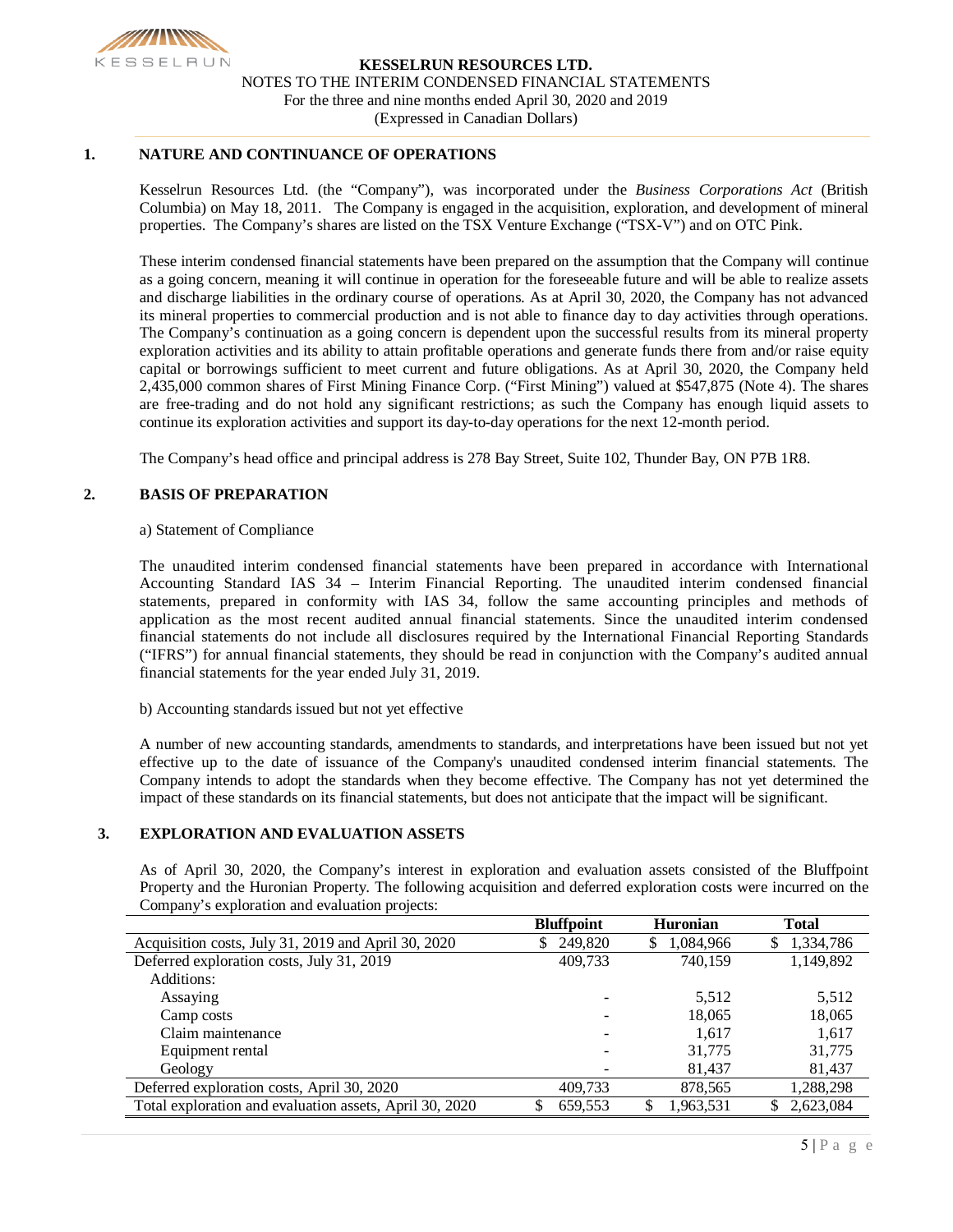

### **3. EXPLORATION AND EVALUATION ASSETS (CONTINUED)**

|                                                         | <b>Bluffpoint</b> | <b>Huronian</b> | <b>Total</b>    |
|---------------------------------------------------------|-------------------|-----------------|-----------------|
| Acquisition costs, July 31, 2018                        | 244,060<br>\$     | \$<br>1,084,966 | 1,329,026<br>S  |
| <b>Additions</b>                                        | 5,760             |                 | 5,760           |
| Acquisition costs, July 31, 2019                        | 249,820           | 1,084,966       | 1,334,786       |
| Deferred exploration costs, July 31, 2018<br>Additions: | 409,355           | 736,585         | 1,145,940       |
| Claim maintenance                                       | 378               | 2,000           | 2,378           |
| Geology                                                 |                   | 1,574           | 1,574           |
| Deferred exploration costs, July 31, 2019               | 409,733           | 740,159         | 1,149,892       |
| Total exploration and evaluation assets, July 31, 2019  | 659,553           | 1,825,125<br>S  | 2.484,678<br>S. |

### **Bluffpoint Project**

The Company holds a 100% interest in certain mining claims located in Bluffpoint Lake Township, with portions extending into the townships of Lawrence Lake, Napanee Lake and Barker Bay in the Kenora Mining Division of Northwestern Ontario (the "Bluffpoint Project").

The Bluffpoint Project is subject to a 2% Net Smelter Royalty ("NSR"), of which 1% may be purchased by the Company at any time for \$1,000,000. If the optionors decide to dispose of their remaining 1% NSR, the Company has the first right of refusal to acquire the remaining 1% NSR on the same terms and conditions that the optionors propose to dispose of their NSR.

### **Huronian Gold Project**

The Company holds a 100% interest in the Huronian Gold Project (the "Huronian Project") consisting of 157 claims located in Moss Township, Thunder Bay Mining Division, Ontario.

| Township/Area | <b>Claim Type</b> | Claims | <b>Total NSR</b> |
|---------------|-------------------|--------|------------------|
| <b>Moss</b>   | Unpatented        | 96     | 2.0%             |
| <b>Moss</b>   | Unpatented        | 57     | 2.5%             |
| <b>Moss</b>   | Patented          |        | 2.0%             |
| <b>Moss</b>   | Patented          |        | 2.5%             |
| Total         |                   |        |                  |

Huronian Project is subject to the following NSR:

The Company retains a right to purchase up to 50% of the NSR by paying up to \$2,000,000. In addition, the Company retains a right of first refusal to acquire the NSR at the same terms and prices that would be set out in any arm's length third party offer.

During the year ended July 31, 2017, the Company acquired a 100% interest in a mining claim adjacent to the Huronian Project. In consideration for the purchase, the Company paid \$20,000 cash and issued 200,000 shares of its common stock for a total fair value of \$24,000. The claim is subject to a 2% NSR, of which 1% may be purchased by the Company at any time for the payment of \$1,000,000.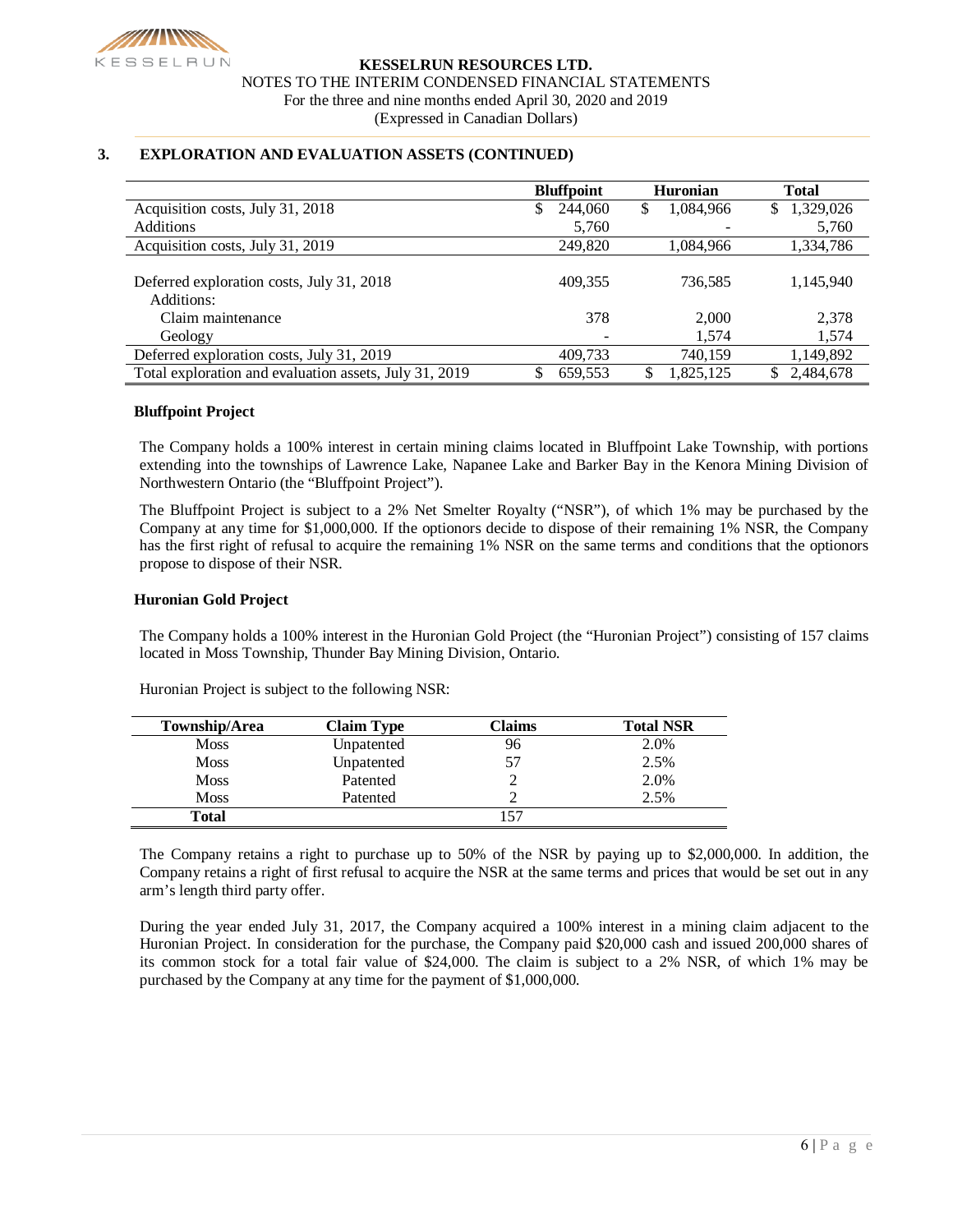

### **4. MARKETABLE SECURITIES**

At April 30, 2020, the Company's marketable securities consisted of 2,435,000 First Mining shares (the "FM Shares"), valued at \$547,875 (July 31, 2019 - 3,235,000 shares valued at \$873,450) based on the closing price of FM Shares on April 30, 2020, being \$0.225 (July 31, 2019 - \$0.27). The Company records its marketable securities as fair value through profit and loss ("FVTPL"). During the nine-month period ended April 30, 2020, the Company recorded a loss of \$138,575 on revaluation of its securities to their fair market value (April 30, 2019 - \$627,450). During the nine-month period ended April 30, 2020, the Company sold 800,000 FM Shares (April 30, 2019 –763,000 FM Shares) for total cash proceeds of \$178,170 (April 30, 2019 - \$281,842) realizing a \$8,830 loss on the sale of the FM Shares (April 30, 2019 - \$27,437 gain).

### **5. SHARE CAPITAL**

### **Authorized share capital**

The authorized share capital of the Company consists of an unlimited number of common shares without par value.

#### **Share issuances**

During the nine-month period ended April 30, 2020, the Company did not issue any shares of its common stock.

#### **Stock options**

The Company has adopted an incentive stock option plan (the "Option Plan") which provides that the Board of Directors of the Company may, from time to time, at their discretion and in accordance with TSX-V requirements, grant stock options to directors, officers and technical consultants for up to 10% of the issued and outstanding common shares of the Company. Such options are exercisable for a period of up to five years from the date of grant. Vesting terms are determined at the time of grant by the Board of Directors.

On January 16, 2020, the Company's board of directors granted 500,000 incentive stock options to its directors, officers, and a consultant. The stock options are exercisable at a price of \$0.05 per share for a period of five years expiring on January 16, 2025.

The options issued to directors and officer of the Company vested immediately upon grant, and the Company recognized \$22,033 as share-based compensation associated with these options.

The fair value of the stock options granted to directors and officer was estimated using the Black-Scholes Option pricing model using the following assumptions:

|                         | <b>January 16, 2020</b> |
|-------------------------|-------------------------|
| Expected life           | 5 years                 |
| Annualized volatility   | 150%                    |
| Risk-free interest rate | 1.57%                   |
| Dividend yield          | Nil                     |

The option to acquire up to 100,000 shares issued to a consultant vest over a period of 12 months at a rate of 25,000 options per quarter beginning on April 16, 2020. The Company recognized \$1,709 as share-based compensation associated with these options.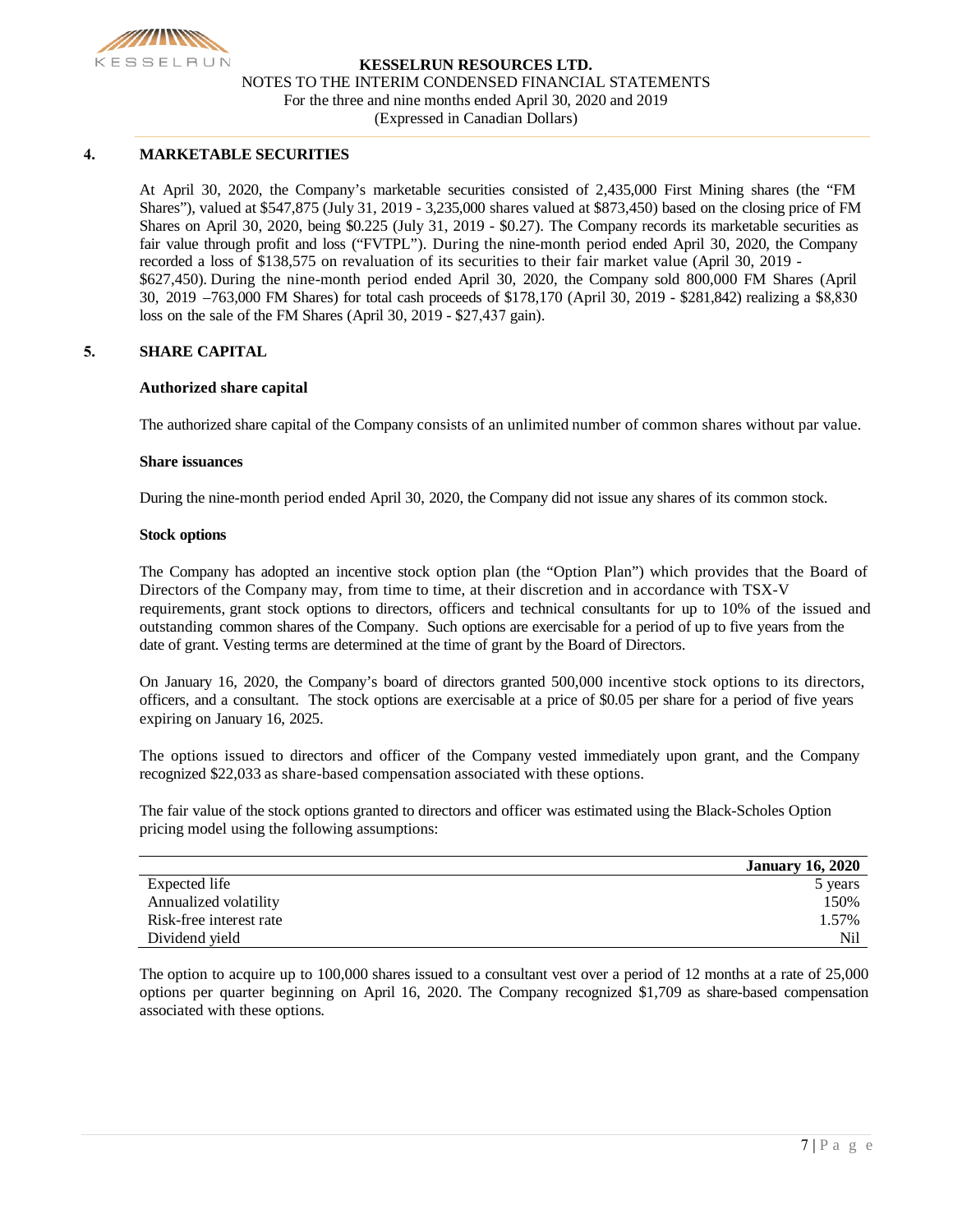

### **5. SHARE CAPITAL (CONTINUED)**

### **Stock options (Continued)**

The fair value of the stock options granted to a consultant was estimated using the Black-Scholes Option pricing model as at January 16, 2020 and revalued at April 16, 2020, and at April 30, 2020, using the following assumptions:

|                         | <b>January 16, 2020</b> | <b>April 16, 2020</b> | <b>April 30, 2020</b> |
|-------------------------|-------------------------|-----------------------|-----------------------|
| Expected life           | 5 years                 | 4.76 years            | 4.72 years            |
| Annualized volatility   | 150%                    | 146%                  | 147%                  |
| Risk-free interest rate | 1.57%                   | 0.43%                 | 0.38%                 |
| Dividend yield          | Nil                     | Nil                   | Nil                   |

A summary of the changes in the number of stock options outstanding during the nine-month period ended April 30, 2020 and for the year ended July 31, 2019 is as follows:

|                                | Nine months ended<br><b>April 30, 2020</b> | <b>Year ended</b><br><b>July 31, 2019</b> |      |           |    |                      |  |                                          |
|--------------------------------|--------------------------------------------|-------------------------------------------|------|-----------|----|----------------------|--|------------------------------------------|
|                                | Number of<br>options                       | Weighted<br>average<br>exercise           |      | price     |    | Number of<br>options |  | Weighted<br>average<br>exercise<br>price |
| Options outstanding, beginning | 3,245,000                                  | \$                                        | 0.09 | 3,245,000 | \$ | 0.09                 |  |                                          |
| Options granted                | 500,000                                    |                                           | 0.05 |           |    |                      |  |                                          |
| Options expired                | (700,000)                                  |                                           | 0.05 |           |    |                      |  |                                          |
| Options outstanding, ending    | 3,045,000                                  |                                           | 0.09 | 3.245,000 |    | 0.09                 |  |                                          |
| Options exercisable, ending    | 2,970,000                                  | ۰D                                        | 0.09 | 3,245,000 |    | 0.09                 |  |                                          |

Details of options outstanding as at April 30, 2020, are as follows:

| <b>Exercise price</b> | <b>Expiry date</b> | <b>Remaining life</b><br>(years) | <b>Number of options</b><br>outstanding | <b>Number of options</b><br>exercisable |
|-----------------------|--------------------|----------------------------------|-----------------------------------------|-----------------------------------------|
| \$0.06                | April 13, 2021     | 0.95                             | 300,000                                 | 300,000                                 |
| \$0.11                | May 31, 2021       | 1.08                             | 595,000                                 | 595,000                                 |
| \$0.10                | December 21, 2022  | 2.64                             | 1,650,000                               | 1,650,000                               |
| \$0.05                | January 16, 2025   | 4.72                             | 500,000                                 | 425,000                                 |
|                       |                    |                                  | 3,045,000                               | 2,970,000                               |

At April 30, 2020, the weighted average remaining contractual life of the stock options outstanding was 2.51 years.

### **Share-based payment reserve**

The share-based payment reserve includes items recognized as share-based compensation expense and other sharebased payments until such time that the stock options or warrants are exercised, at which time the corresponding amounts are transferred to share capital.

### **6. RELATED PARTY TRANSACTIONS**

Related parties include the directors, officers, key management personnel, close family members and entities controlled by these individuals. Key management personnel are these having authority and responsibility for planning, directing and controlling the activities of the Company as a whole.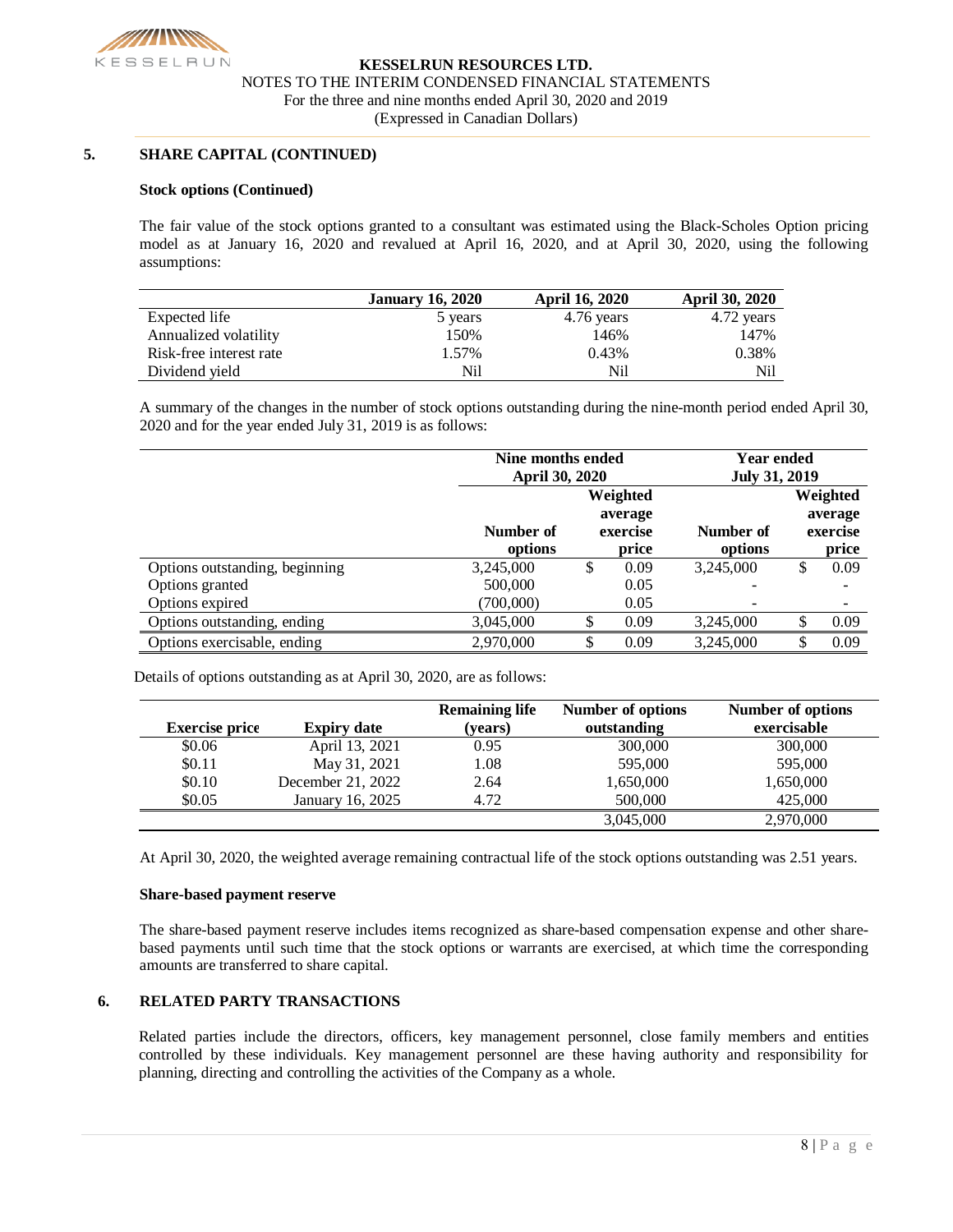

### **6. RELATED PARTY TRANSACTIONS (CONTINUED)**

The remuneration of related parties including directors and key management was as follows:

|                                                                                                                                                  | Nine months ended April 30, |         |     |        |  |
|--------------------------------------------------------------------------------------------------------------------------------------------------|-----------------------------|---------|-----|--------|--|
|                                                                                                                                                  |                             | 2020    |     | 2019   |  |
| Exploration and evaluation expenditures incurred to a private<br>company controlled by certain directors and officers of the Company<br>(Note 3) | S                           | 138,406 | \$. |        |  |
| Accounting, consulting, and administrative fees incurred to a private<br>company controlled by an officer and director of the Company            |                             | 54,000  |     | 54,000 |  |
| Management fees incurred to a private company controlled by an<br>officer and director of the Company                                            |                             | 45,000  |     | 45,000 |  |

The balances due to related parties consist of amounts owed directly to the officers and directors of the Company and to private companies controlled by the officers and directors of the Company. These amounts are unsecured, non-interest bearing and due on demand. At April 30, 2020, the balance payable to related parties was \$517,815 (July 31, 2019 - \$404,245).

At April 30, 2020, the Company was indebted to Fladgate Exploration Consulting Corporation ("Fladgate"), a privately held company controlled by certain directors and officers of the Company, in the amount of \$97,397 (July 31, 2019 - \$91,738) under the loan payable the Company issued to Fladgate during the year ended July 31, 2017. The loan bears interest at 8% per annum compounded monthly, is unsecured and due on demand. During the ninemonth period ended April 30, 2020, the Company recorded interest expense of \$5,659 (April 30, 2019 - \$5,205).

### **7. FINANCIAL INSTRUMENTS AND RISKS**

The Company uses the following hierarchy for determining and disclosing fair value of financial instruments:

- Level 1 quoted prices in active markets for identical assets and liabilities.
- Level 2 observable inputs other than quoted prices in active markets for identical assets and liabilities.

Level 3 — unobservable inputs in which there is little or no market data available, which require the reporting entity to develop its own assumptions.

The Company has classified its cash as measured at fair value in the statements of financial position using Level 1 inputs. Accounts payable and amounts due to related parties are classified as other liabilities, and their fair values approximate their carrying values due to the short terms to maturity.

### **Risk management**

The Company has exposure to the following risks from its use of financial instruments: credit risk, market risk and liquidity risk. Management and the Board of Directors monitor risk management activities and review the adequacy of such activities.

### a) Liquidity risk

Liquidity risk is the risk that the Company will not be able to meet its financial obligations as they come due or can only do so at excessive cost. The Company maintains sufficient cash balances to meet current working capital requirements. The Company is considered to be in the exploration stage. Thus, it is dependent on obtaining regular financings in order to continue its exploration and evaluation programs. Despite previous success in acquiring these financings, there is no guarantee of obtaining future financings. The Company's cash is invested in business accounts with quality financial institutions, is available on demand for the Company's programs, and is not invested in any asset backed commercial paper.